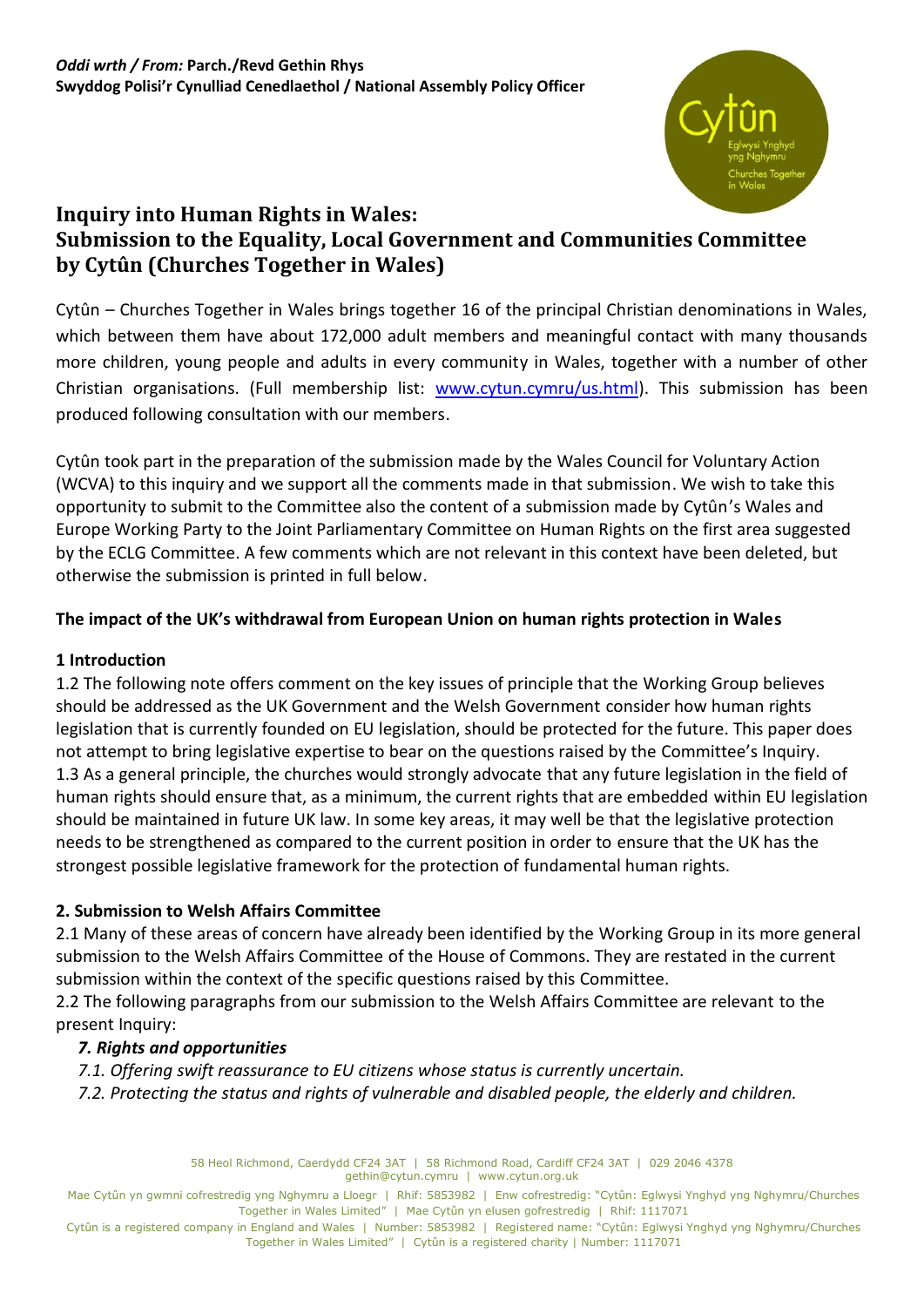*7.3. Ensuring that young pople have appropriate educational and employment opportunities during the period of greater economic uncertainty that is ahead, including continued participation in programmes such as Horizon 2020.* 

*7.4. Being welcoming to the stranger and the poor among us, including continued participation in EU and Europe-wide programmes of resettlement of refugees.* 

*7.5. Protecting individual and workers' rights, ensuring that rights currently guaranteed at EU level are written down into UK and/or Welsh law.* 

# *8. Minority communities*

*8.1. HM Government and the Welsh Government should continue to protect the rights of minority Communities, especially those who currently feel vulnerable as a result of hate crimes and abuse. 8.2. Both Governments should guarantee, through appropriate legislation and adequate funding, the nurture and encouragement of minority languages, particularly but not exclusively, the Welsh language. As Welsh will lose its co-official status at EU level when we leave the EU, we believe that an analogous status should be introduced at UK level for Welsh (and also for Scottish and Irish Gaelic)* 

# **3. Privacy and family life**

3.1 The Working Party regards privacy and family life as of paramount importance, since family life is regarded as fundamental to a Christian understanding of society. In the current context, we believe that family life should be defined in the broadest possible terms. Crucially, in this context, the rights of children should be paramount, whatever the nature of the relationship between their parents/guardians, and special consideration needs to be given to families that consist of one partner from the UK and one partner from outside the UK as well as families from other European or non-European states that are either officially resident within the UK or are seeking asylum or refugee status within the UK. The current status of these family units within EU legislation should be enshrined, and where necessary, strengthened within the post-Brexit UK law.

3.2 We further believe that any loopholes within current law that raise questions about the rights and security of families need to be addressed in order to ensure that 'residence rights' and the 'genuine and subsisting relationship between a parent and child' are maintained and, if possible, strengthened within the new legislation.

# **4. International trade**

4.1 The Working Party believes that human rights protection is fundamentally important within international trade deals, as well as within employment laws within the UK. We believe that as a basic minimum they should be modelled 'in current wording in EU trade deals'. We further believe that in the process of developing a new legislative framework in this area the highest possible emphasis should be given to just and fair working conditions for all workers in companies with which trade deals are being negotiated. There should be no room for compromise on human rights in the workplace nor should there be any tolerance, within new agreements, of the exploitation of children in the workplace. No trade deal, however advantageous to the UK economy, should be agreed that does not offer full, monitored assurances in this area.

> 58 Heol Richmond, Caerdydd CF24 3AT | 58 Richmond Road, Cardiff CF24 3AT | 029 2046 4378 gethin@cytun.cymru | www.cytun.org.uk

Mae Cytûn yn gwmni cofrestredig yng Nghymru a Lloegr | Rhif: 5853982 | Enw cofrestredig: "Cytûn: Eglwysi Ynghyd yng Nghymru/Churches Together in Wales Limited" | Mae Cytûn yn elusen gofrestredig | Rhif: 1117071

Cytûn is a registered company in England and Wales | Number: 5853982 | Registered name: "Cytûn: Eglwysi Ynghyd yng Nghymru/Churches Together in Wales Limited" | Cytûn is a registered charity | Number: 1117071